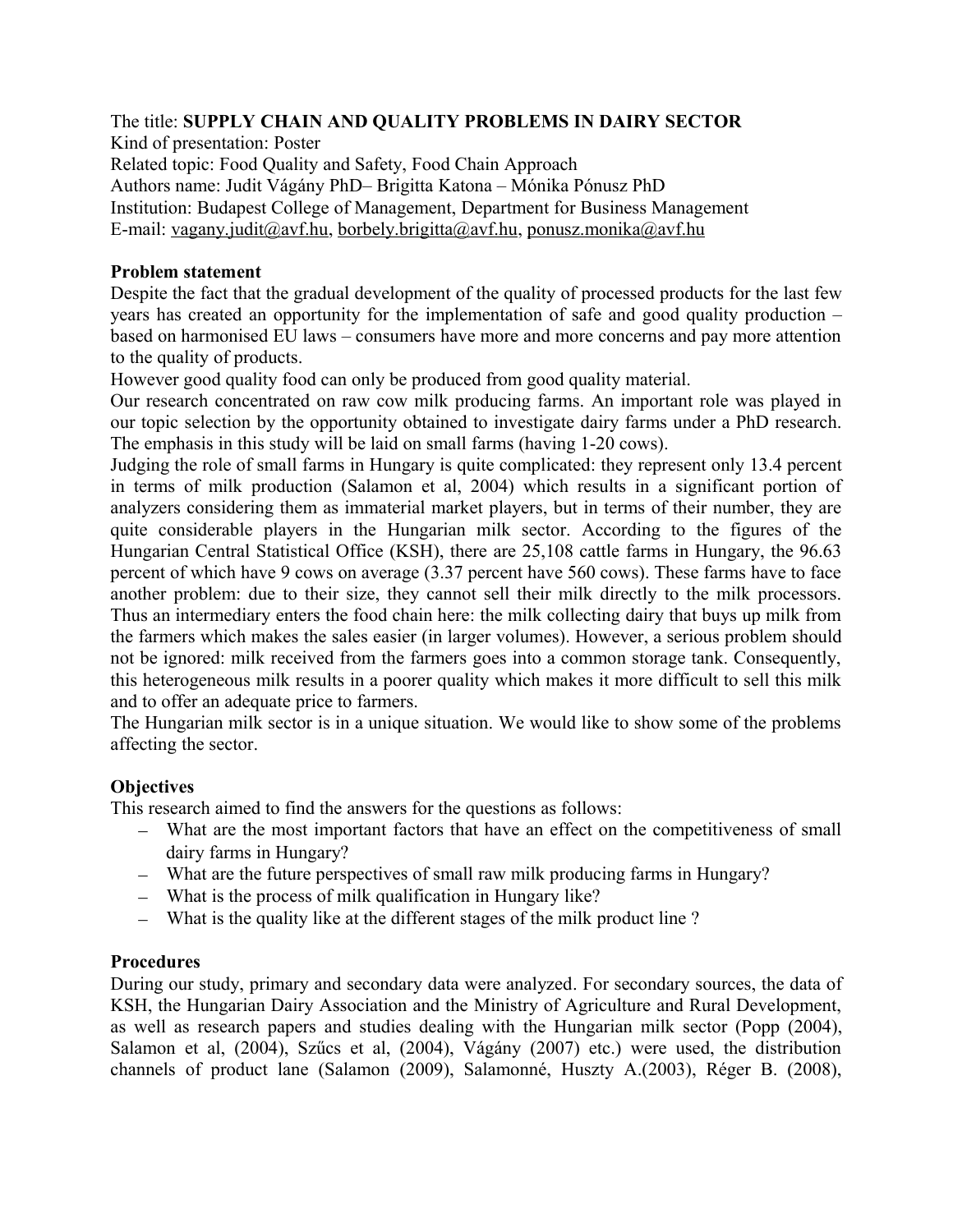Pónusz – Katona – Vágány (2009) etc.) were used, while questionnaires and personal interviews were made to acquire primary data.

### **Results**

Before we show our results we would like to define our concept of quality, because our researches show that there is no exact definition for quality.

The definition for quality by Grunert et al. (2005) was found the most appropriate. The definition says that there are well-definable parameters for quality which can be called "objective quality".

Objective quality can be regulated, thus quality control aims to examine exact parameters. However the decisions of consumers are not only affected by objective quality but by  $\alpha$  subjective quality" as well which – as Steenkamp (1990) says – is based on psychological factors.

### **I. Results of the questionnaires and personal interviews**

A *questionnaire* was used to obtain primary information while the participating farmers were chosen by applying non-probability sampling. As a result, a "defined small region" was chosen for the investigations with three milk collecting dairies in operation. The dairies have 102 farmers as suppliers. These three milk collecting dairies are the suppliers of a large milk processing dairy that produces cartoned milk, yogurt, cottage cheese, sour cream and kephir.

All 102 farmers filled in the questionnaire with the help of an interviewer. The results can be considered representative for the aggregation of farms. A further advantage of this method is that 100 percent of the participants fill in the form which can hardly ever be provided by any other methods.

The questionnaire both included unstructured (open) and structured (closed) questions. After the questionnaire had been prepared a test was held to determine whether it was appropriate for the examinations or not. The results of the test showed that it was necessary to modify the initial questionnaire.

The test clearly showed that farmers would only intend to answer the questions if they do not have to give their name and address. That is why this paper refers to "small region" instead of data on individuals.

The most important result can be summarized as follows:

- 1. The analysis of the answers to questionnaires show that the most popular cattle kind in small farms is the Hungarian speckled cow (59 per cent) while the Holstein-Friesian cattle is more popular (41 per cent) in farms that keep more cows. The reason for the higher occurrence of the Hungarian speckled cow in small farms – according to the questionnaire survey – is the fact that although it produces less milk (being a kind in dual utilization) it can be sold at a higher weight than the Holstein-Friesian cattle which is rather specialized for milk production.
- 2. The results of the investigated farms also paint an interesting picture in terms of forage crop fields.

57 percent of the farmers use their own land to produce their forage crop demand, 21% rent land while 22 percent of the farmers *neither own land nor rent* land.

The majority of the farmers who neither own nor rent land keep a low number of cows. 91 percent of them keep 1 up to 3 cows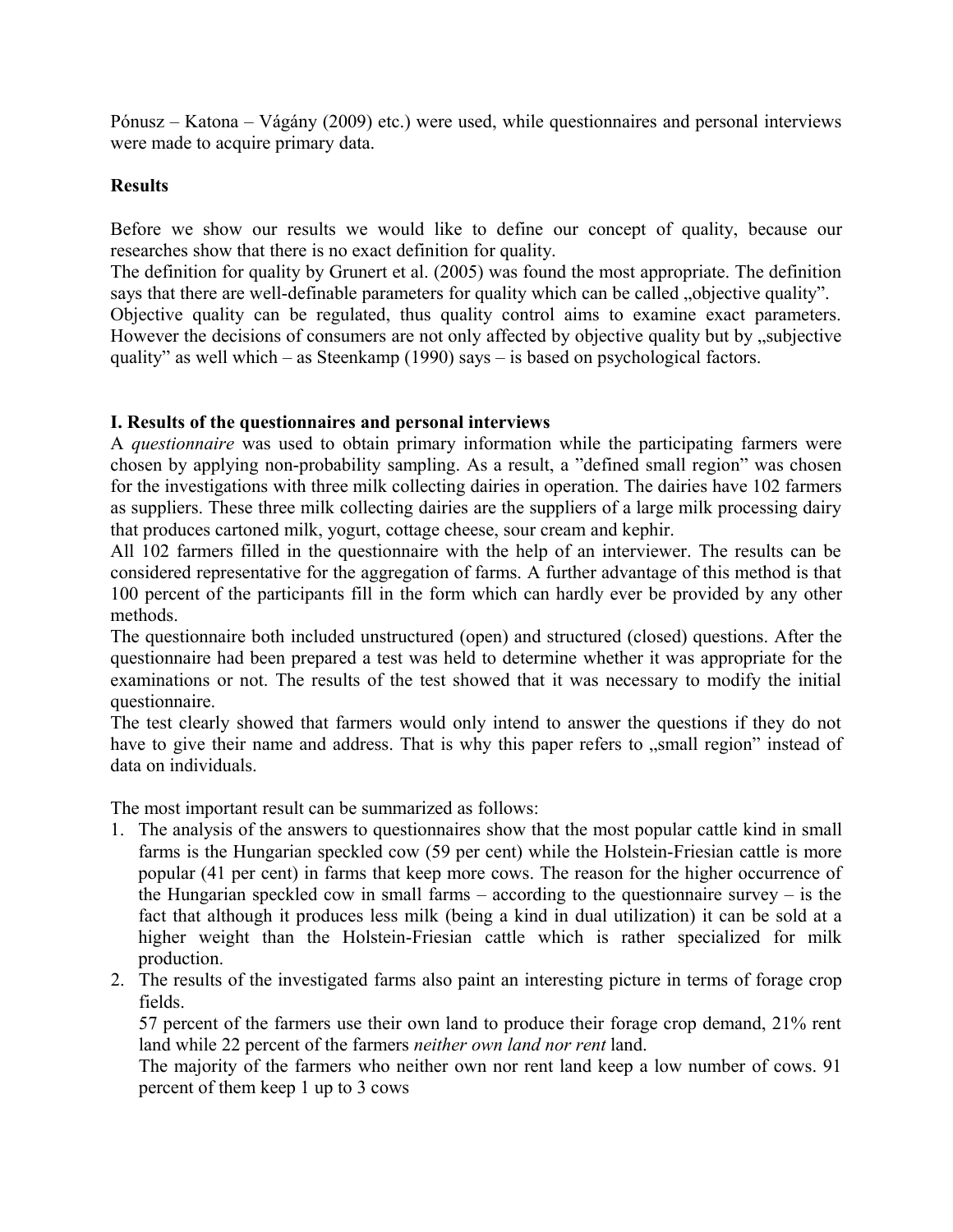Farmers who neither own nor rent land were asked what methods they chose to feed their cows. The answers show that they are allowed to use the grassland or the pastures of other farmers provided they maintain the condition of the land. It is assumed that this situation cannot be maintained in the long term, thus the future of farmers who neither own land nor rent any will be in danger.

3. Answers related to the quality and the safety of milk gave interesting results. 33 percent of the farmers milk their cows manually, 50 percent of them use pails while 17 percent of them apply milking machines (Figure 1).





**Figure 1: The distribution of the milking methods in the farms investigated.** Source: Own research

Farmers who keep only a few cows did not find it useful or effective to use milking machines. However a rise in the number of cows induced an improvement in the technological level of milking. As a result, it is almost impossible for farms that keep only a few cows to fully meet hygienic requirements. The reason for that is not the wrong attitude of farmers but the low level of technology.

4. The findings related to the cooling of milk are as follows:

Cooling is one of the most critical points in the process of milk production. Thus it was interesting to know what methods farmers use to cool milk and to maintain its temperature. It was assumed that farmers put a great emphasis on milk cooling but the results painted a different picture.

71 percent of the farmers use cold water to cool milk while 26 percent of them apply a milk refrigerator. 3 percent of farmers *do not cool the milk at all*. (Figure 2)

Farmers who do not cool the milk were asked by the interviewer why they do not do that. The answers show that after milking the cows farmers immediately (after filtering) deliver the milk to the dairy where it is put in the milk cooler of the dairy. Thus their milk is cooled in the dairy. Since the appropriate temperature is a very necessary condition for quality and safe cow milk production therefore these farms will not be allowed to produce milk in the future. The farmers are aware of that fact.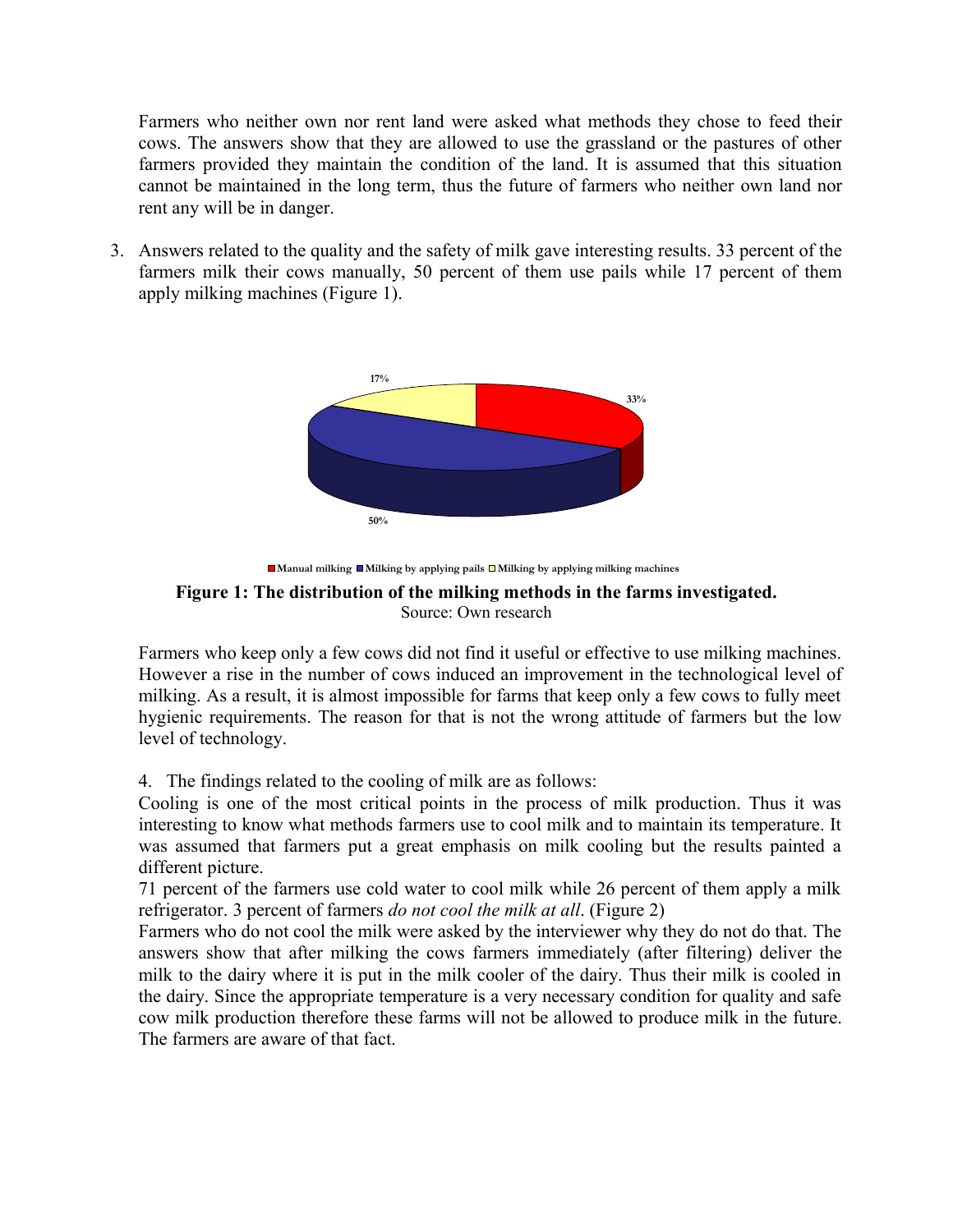

5. The results of the questions related to the application of food safety and quality management are as follows:

When preparing the questionnaire – based on literature sources and own experience – it was assumed that a very low number of small farms investigated in the framework of this research would use any method for quality and safety management.

The results of the questionnaire proved the assumptions to be right. 6 percent of the farmers use the HACCP system. Other quality management, quality control or food safety systems are not applied. Farmers gave the following answers to the question why they do not use these systems (Figure 3):



**Figure 3: The reasons why farmers do not apply quality management systems** Source: Own research

49 percent of the farmers find these systems too expensive, 25 percent of the farmers do not know them, 17 percent of them think that they are too expensive and require a lot of extra work while 9 percent of them think that the application of these systems need too much extra work.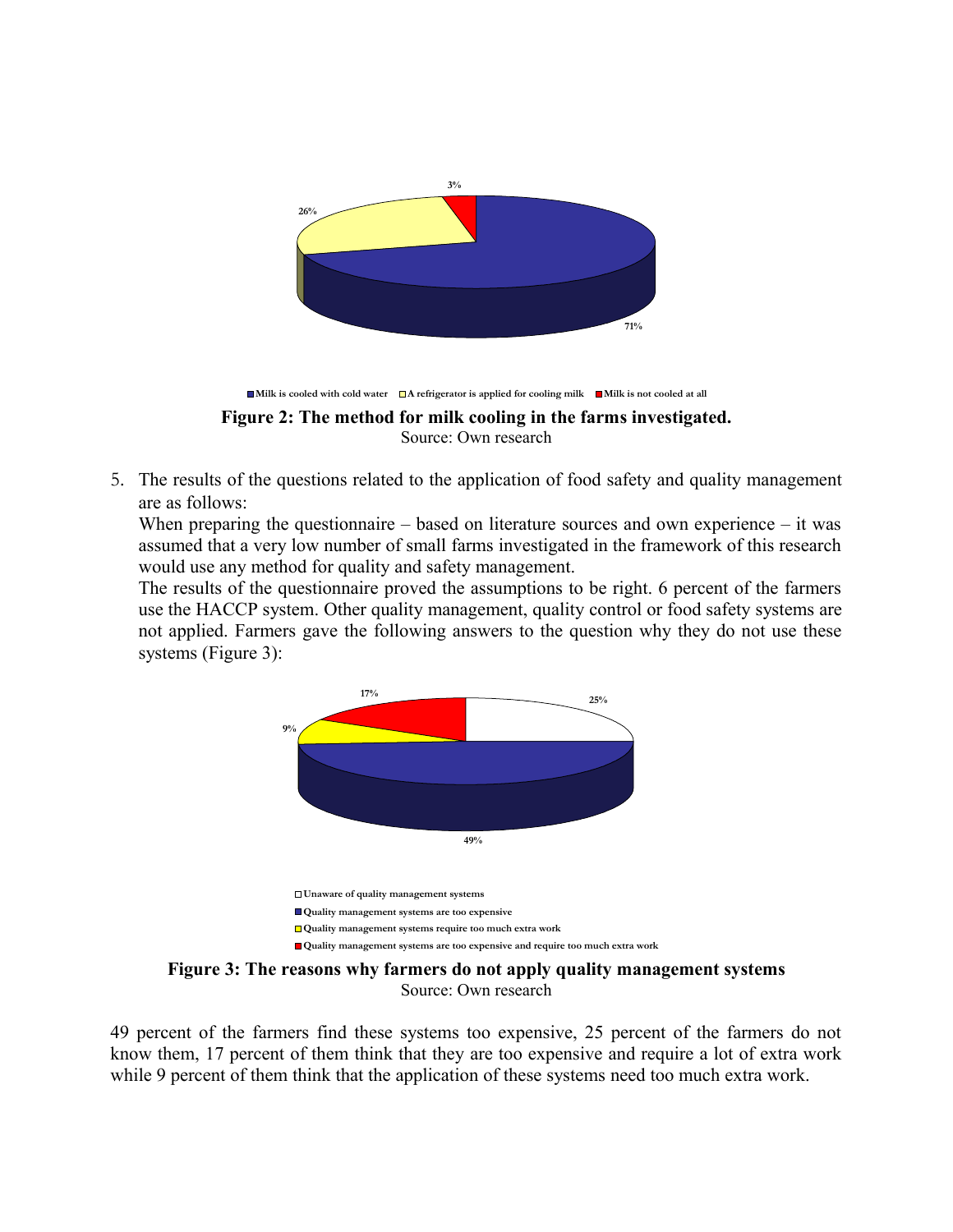53 percent of the farmers said that the situation of milk production was disastrous, 36 percent of them thought that it was bad and 11 percent of them said that it was acceptable. None of the farmers said that the current situation of milk production was good or outstanding neither in terms of their own enterprise nor the whole sector which also met the previous expectations.



**The current situation of milk production is disastrous The current situation of milk production is bad The current situation of milk production is acceptable** 

# **Figure 4: The opinion of farmers participating in the research on the situation of milk production**

Source: own research

One and a half years after the questionnaire survey 50 of the previously investigated farms were selected randomly and then visited again to find out what had happened to them since then. It was assumed that their situation had not changed a lot. The results however did not prove the assumptions to be right. 22 of the 50 visited farms had finished dealing with keeping cows and 10 out of the remaining 28 farms said that they would intend to finish dealing with milk production.

The answers for the questions related to why farmers gave up dealing with milk production were as follows:

- the person who dealt with animal husbandry in the family died and the other person cannot look after the animals alone (20 percent),
- a nearby dairy was closed down, thus farmers cannot sell the milk (40 percent),
- the price of milk is very low therefore it is not profitable to deal with animal husbandry (100 percent),

While the investigations were being carried out, there was an opportunity in the region for the examined farms: a foreign farmer intended to start producing cheese in the small region. The farmer carried out a survey on the situation of milk production in the town and the surrounding villages and found that the farmers did not intend to sell the milk to his enterprise. The reason for that was the fact that the composition of milk produced by the farmers did not meet the requirements for cheese production. Meeting higher requirements for quality would only have been possible by changes in cow kinds which would require high new investments by obtaining a significant amount of new capital. Since the required new sources were not available for the farmers and their average age was very high, therefore they only had short term plans and could not afford to make the necessary changes in their farming activity.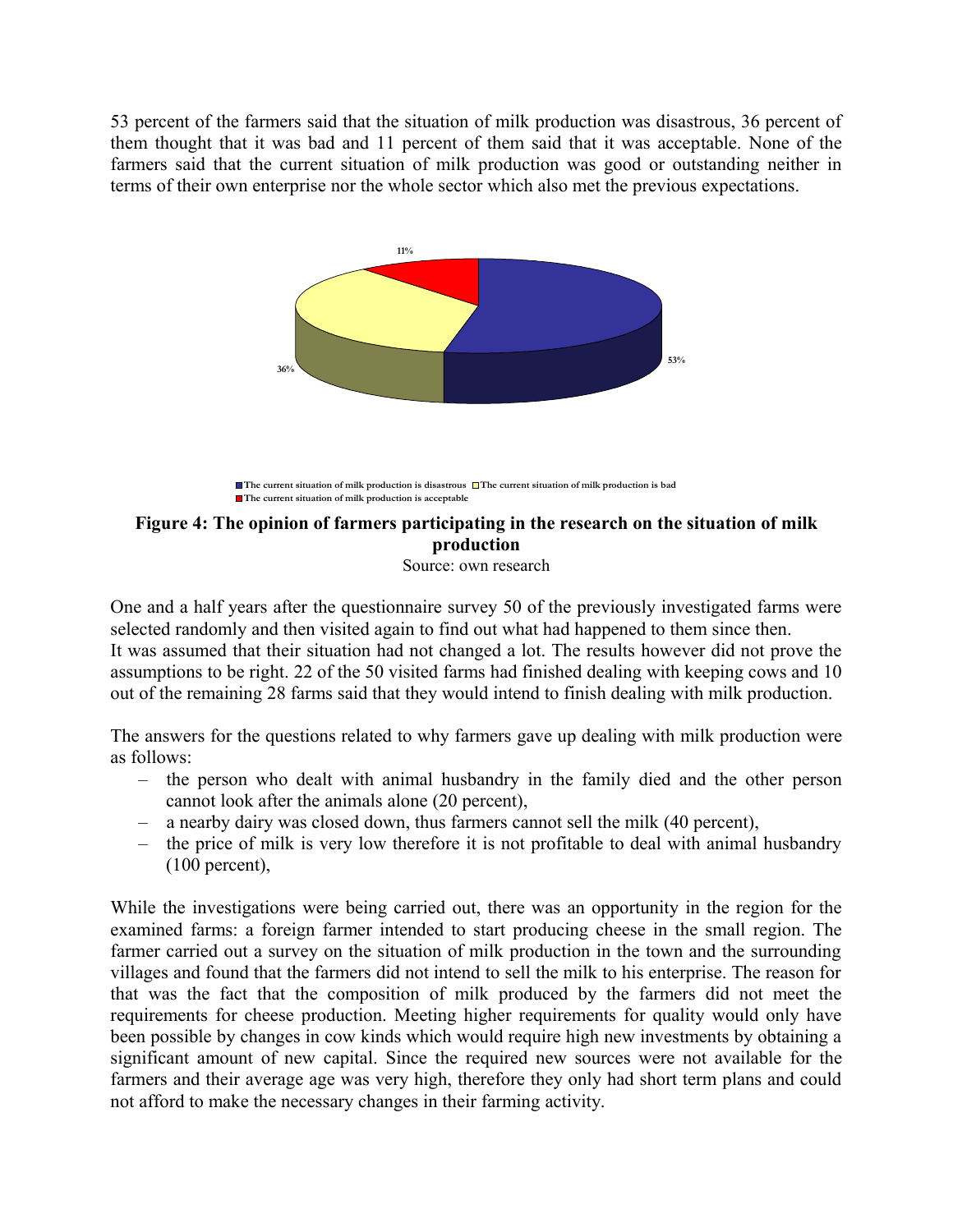There was also an opportunity for farmers in the region to establish a dairy where they could have processed the milk and then sell it in plastic bag form to the inhabitants of the small region. Unfortunately, lack of cooperation between the farmers and some of the problems already mentioned above left this opportunity unused.

The farmers were also asked some questions about the competitiveness of small farms. The questions were compiled according to a questionnaire that the Hungarian Dairy Council uses to make surveys among farms that sell milk directly to the milk processing industry. Farmers were asked to set up an order of importance from the factors affecting competitiveness shown in Table 2 (farmers of course were not aware of the results of the survey by the Hungarian Dairy Council). The results were as follows:

| Factors                        | $1-9$<br>cows | $10-19$<br>cows | 20-29<br>cows | 30-99<br>cows | 100-299<br>cows | $300 -$<br>499<br>cows | More<br>than<br>500<br>cows | Average        | Order of<br>importance by<br>the farms<br>examined |
|--------------------------------|---------------|-----------------|---------------|---------------|-----------------|------------------------|-----------------------------|----------------|----------------------------------------------------|
| Capital supply                 |               |                 |               |               |                 |                        |                             |                |                                                    |
| Lack of quotas                 | 2             | 2               | 2             | 2             | 3               | 3                      | 4                           | 3              | 5                                                  |
| Market regulations             | 3             | 3               | 3             | 3             | $\overline{2}$  | $\overline{2}$         | $\mathfrak{D}$              | $\overline{c}$ |                                                    |
| Forage crop area               | 5             | 5               |               | 5             | 4               | 4                      | 3                           | 5              | $\mathfrak{D}$                                     |
| Lack of information            | 4             | 4               | 4             | 4             | 5               | 5.                     | 5                           | 4              |                                                    |
| Lack of qualified<br>employees | 6             | 6               | 6             | 6             | 6               | 6                      | 6                           | 6              | $\Omega$                                           |

**Table 1: Factors affecting competitiveness in Hungary**

Source: Own research based on a survey by the Hungarian Milk Council, 2003

The farmers participating in the research found capital supply the most significant factor in terms of competitiveness while they found the lack of qualified employees the least important one. Farmers agree in the importance of those two factors independently from the number of cows kept on the farm. However there were significant differences in their opinion on the importance of the other factors.

The data of the Hungarian Dairy Council shows that farms with the number of cows between 1 and 99 found the lack of quotas the most significant problem while farms keeping more than 100 cows found market regulations the most important factor.

Farms with a high number of cows found the availability of an appropriate size of forage crop land an important factor while the lack of information is a significant problem for farms keeping less than 100 cows.

The order of importance of the factors based on the opinion of farmers participating in this research was as follows (Table 1):

The farms participating in this research found capital supply the factor that has the most effect on competitiveness. However the next factor in the order of importance was forage crop land. It can be explained by the lack of the availability of forage crop land – which was already dealt with when analysing the questionnaire – and the fact that in many cases farmers only do each other a favour when using each other's land.

Farms that do not have an appropriate size of forage crop land – either their own or rented – will not be able to produce milk in the future.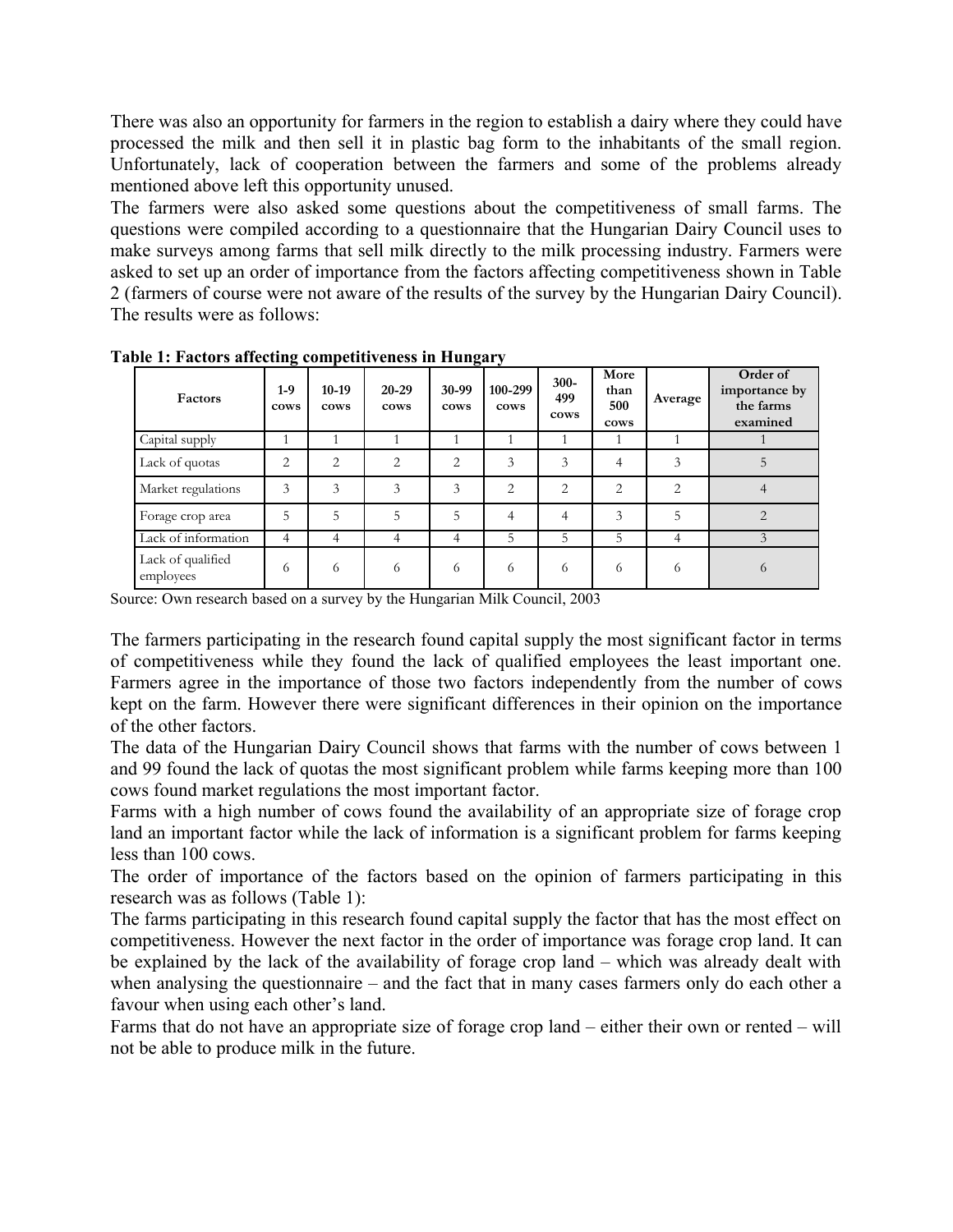The third factor in the order of importance was relevant information at the right time. Farmers said that the flow of information in our days is not appropriate. They are not aware of what kinds of subsidies are available for them and what opportunities they have to improve farming.

New market regulations – similarly to information – usually do not reach farmers or they are only known by a part of them.

Small farms did not find the lack of qualified employees and the lack of quotas important factors. The results of the research show that small dairy farms cannot maintain their activity for the long term, their competitiveness is low and their knowledge on quality is not significant.

# **II. The process of milk qualification in Hungary**

The rapid control of the examination results of raw milk qualification and the timely forwarding to the producers and the processors is a prerequisite. The results are immediately available after the measurements by the advanced and high capacity equipment of the certification laboratory and the attached computer system.



# **Figure 5: The process of milk qualification in Hungary**

Source: Császár-Unger, 2005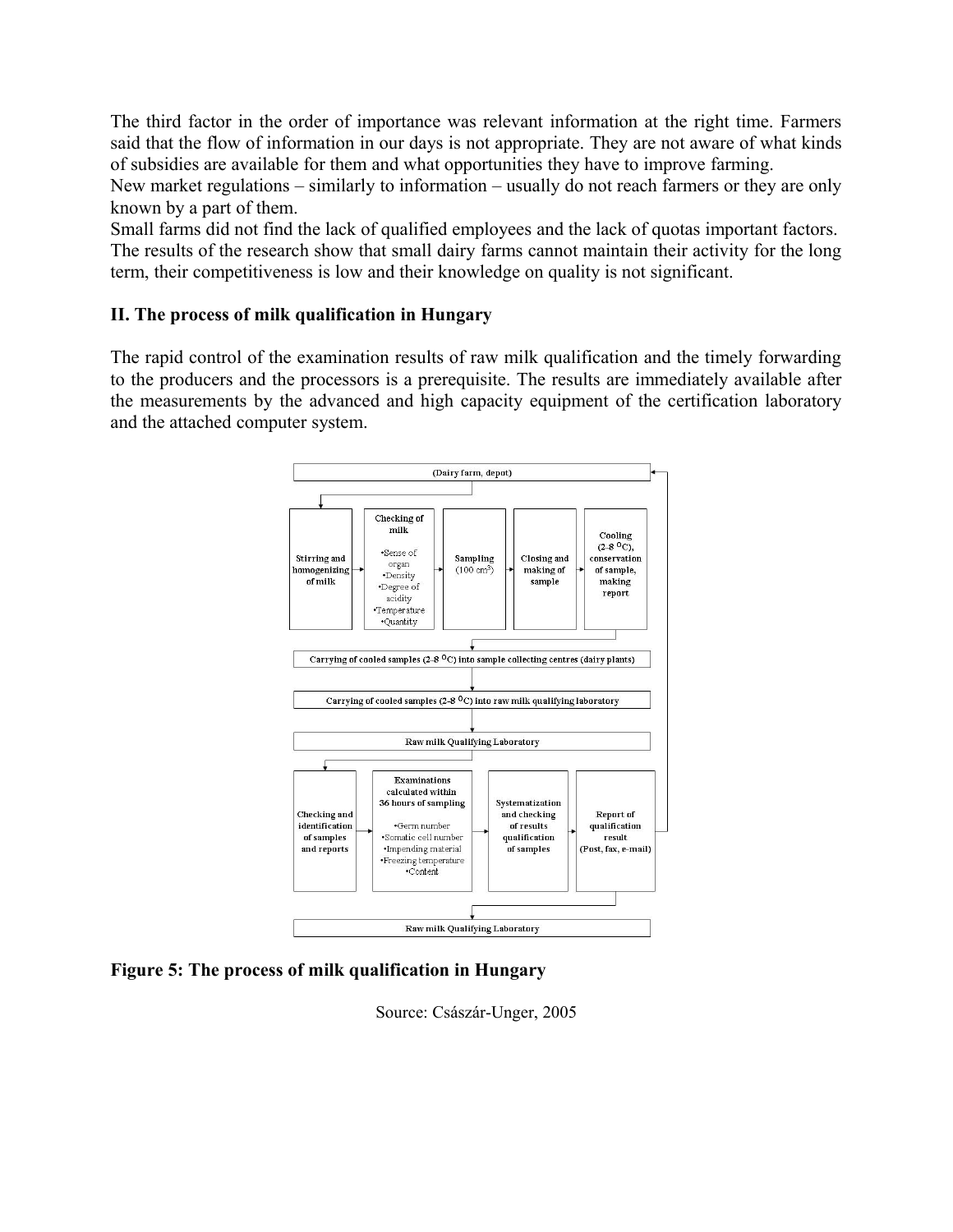### **III. The stages and distribution channels of product line of milk**

The use of the capacities of dairy industry have improved in the previous two years, however, it remained very low. The butter and milk powder producing companies making losses were shut down, and at the same time several investments concentrating on economic operation were made. In 2005 according to the data from the Agricultural Economics Research Institute and the Hungarian Central Statistical Office there were around 50 dairy processing companies in Hungary. Despite the high number of processing companies the concentration is relatively high (calculations made on the basis of purchase show that the largest company represents around 30%, the five largest ones around 63% and the ten largest ones around 80%.) During the previous years the large companies have grown steadily and the small ones have kept on shrinking further. In the context of EU-15 processing industry is characterised by much stronger concentration. The Hungarian product line shows the following characteristics:



**Figure 6: The stages and distribution channels of product lane of milk[1](#page-7-0)** Source: Agricultural Economics Research Institute, 2007

More than 90% of the raw milk produced in Hungary went to the processing companies, in addition to the mainly one line producer selling 6.2% of the total Hungarian production was exported and import made up 1.6% (the situation of raw milk can be seen in the tables of the Annex).

<span id="page-7-0"></span><sup>1</sup> Raw milk consumers with red colours [Raw Milk Export  $(7.7%)$ , Milk Plants  $(92.3%)$ ]

Dairy products final consumers with blue colour [Dairy products export (15%), Retail chains (85%)] Thin arrows show the way of raw products, thick arrows show the way of processed products Total commodity supplies with yellow colour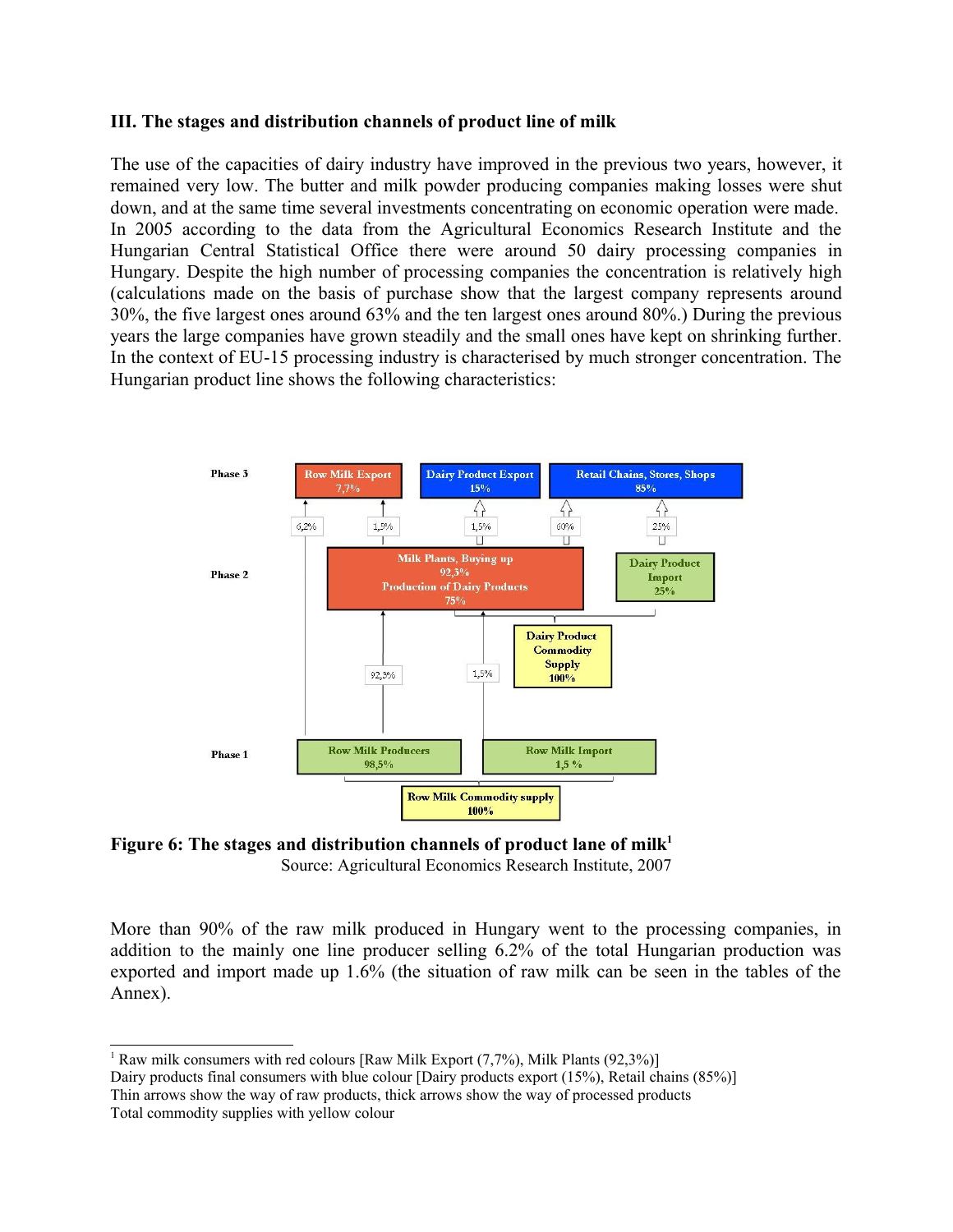The whole sector's purchase is characterised by long term contracts (at least one year), which is important because of the perishability of milk and continuous production.

# **IV. Cost related income in the main dairy products**

Almost half of the gross price is made up of raw material production, while cost-related profitability is only 3-4%.

The processor contributes to the price with 16-37% with a cost-related income of 4-42%. Marketing receives another 18-24% of the gross price but only by a very high profitability rate.

|                                  |             | Cost Related Income $(\%)$ |                   |  |  |  |  |  |  |  |
|----------------------------------|-------------|----------------------------|-------------------|--|--|--|--|--|--|--|
|                                  | Carton milk | <b>Trappista Cheese</b>    | Sour Cream in Cup |  |  |  |  |  |  |  |
| <b>Distribution</b>              | 34,73       | 82,73                      | 38.48             |  |  |  |  |  |  |  |
| Processing                       | 6,77        | 4,11                       | 42,52             |  |  |  |  |  |  |  |
| <b>Basic Material Production</b> | 4.11        | 3,28                       | 3.45              |  |  |  |  |  |  |  |

**Table 2. Cost Related Income in the Main Products of Diary Sector in Hungary**

Source: Juhász, 2005 and Nábrádi, 2008.

### **Conclusions**

The investigations proved that the situation of farms that deliver milk to milk collecting dairies is more insecure than other farms in terms of food safety and quality management. The quality of the mixture of milk delivered to the milk collecting dairy is questionable. Thus the future of farms investigated in this research is insecure. Milk collecting dairies – largely due to higher hygienic and food safety requirements – will have to finish their activity which may force small dairy farms to finish their activity as well.

The factors that have an effect on the competitiveness of small farms were determined in this research. The investigations showed that the three most significant factors that affect competitiveness (in order of importance) are capital supply, forage crop area and information supply. The results of literature processing, questionnaires and personal interviews proved that farms which neither own nor rent land will have to finish their activity in the future. Farmers that stop their activity should be subsidized by rural development programmes.

Education should play a very important role in making a quality-oriented view more popular which is very significant for every participant of the food chain. Quality raw material production should be given more emphasis in the further education of farmers within adult education.

If the presented disparity of the cost related profitability remains at the different stages of the product line Hungarian producers will stop production and the distributors (with their undue profitability level) will have to satisfy their needs from export and they are likely to make losses in the long term.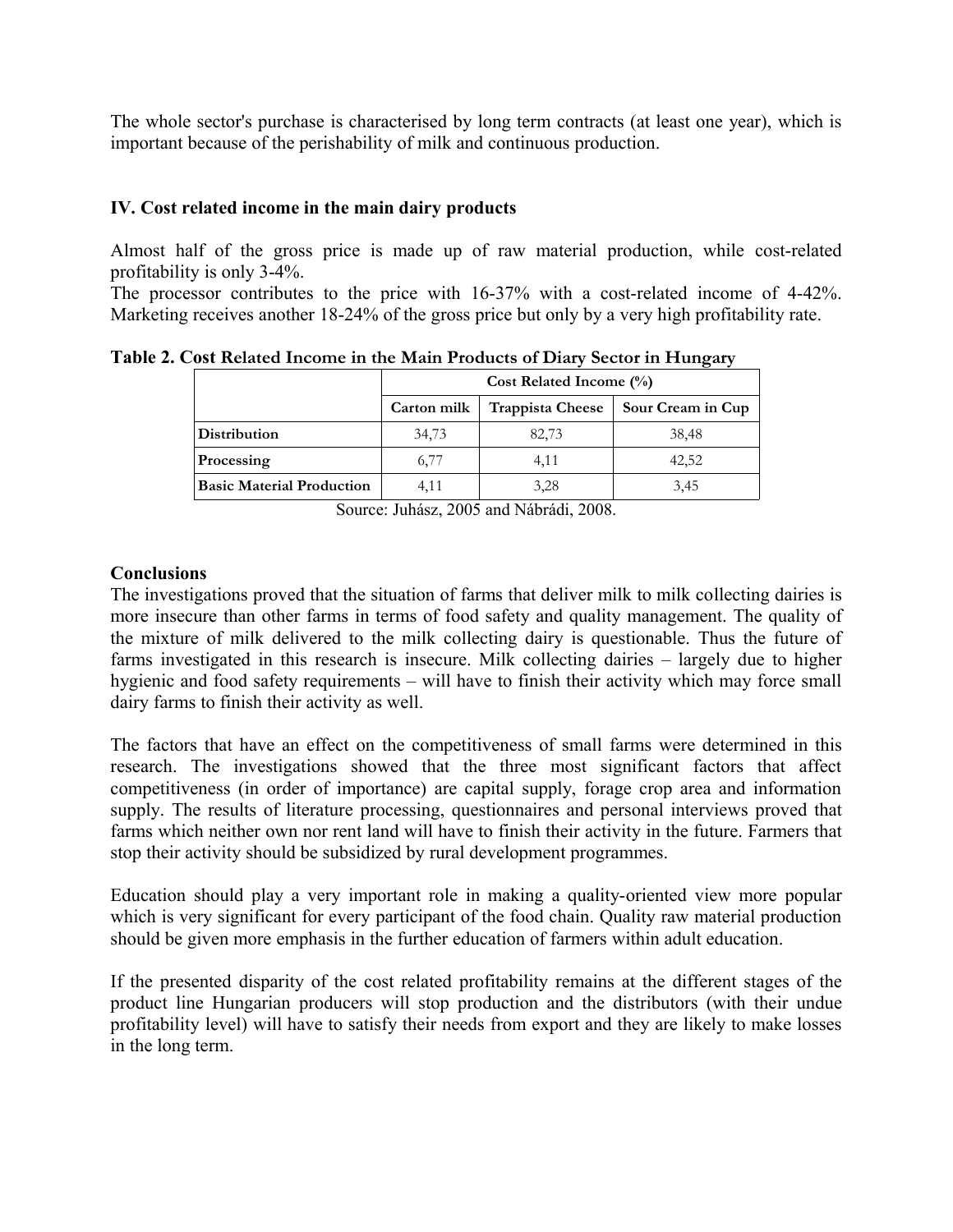The problem is more serious than one would think at the first look because a lot of farmers in rural areas who deal with milk production – often do not have any other choice – lose significant financial sources.

# **References**

- 1. BIACS P. VÁRADI M. (1999): Quality Controll and Quality Management in the Food Industry In: GLATZ F. (szerk.) *Minőség és agrárstratégia.* Akadémia Kiadó, Budapest, p333-349
- 2. CSÁSZÁR G. UNGER A. (2005): The Basic of the Quality Milk Production, Hungarian Dairy Research Istitute, Mosonmagyaróvár.
- 3. GRUNERT K. G. (2005): Food Quality and Safety: Consumer Demand and Perception, *European Review of Agricultural Economics*, 32 (3), p369-391.
- 4. JUHÁSZ A. (szerk) (2005): Piaci erőviszonyok alakulása a belföldi élelmiszerpiac szereplői között. *AKI Tanulmányok*, Budapest
- 5. MIZIK TUNYOGINÉ VARGA (szerk.) (2007): A mezőgazdasági árképzés elméleti alapjai és hazai gyakorlata, AKI Tanulmányok, Budapest
- 6. NÁBRÁDI A. (2008): Quality in the Milk-verticum, *Tejgazdaság*, LXVIII. Évfolyam, 2008/1-2.
- 7. PÓNUSZ M. KATONA B. VÁGÁNY J. (2009): Supply chain problems in the wine industry (manuscript)
- 8. POPP J. (2004): The Prospects of the Milk and Milk production, [www.tejtermek.hu](http://www.tejtermek.hu/)
- 9. RÉGER B. (2008): Current questions of the logistics in our days, ZMNE Scientific **Conference**
- 10. SALAMONNÉ HUSZTY A. (2003): Success factors of Supply Chain in practise, Szegedi Z. Prezenszki J.: Logistics –management, Kossuth Kiadó, Budapest, p. 390-398.
- 11. STEENKAMP J. B.(1990): Conceptual Model of the Quality Formation Process, *Journal of Business Research,* 21, p309-333
- 12. SZABÓ M. [szerk.] (2005): The Situation of the Food Safety in Hungary
- 13. SZAKÁLY S. (2001): Milk Economy, Dinasztia Kiadó, Budapest
- 14. VÁGÁNY J. (2007): The situation of raw cow milk production on small-scale farm level in Hungary. In: [Cereal Research Communications,](http://www.akademiai.com/content/120427/) [Volume 35, Number 2/June 2007,](http://www.akademiai.com/content/h183472204h8/) p1257- 1260, Akadémia Kiadó, ISSN 0133-3720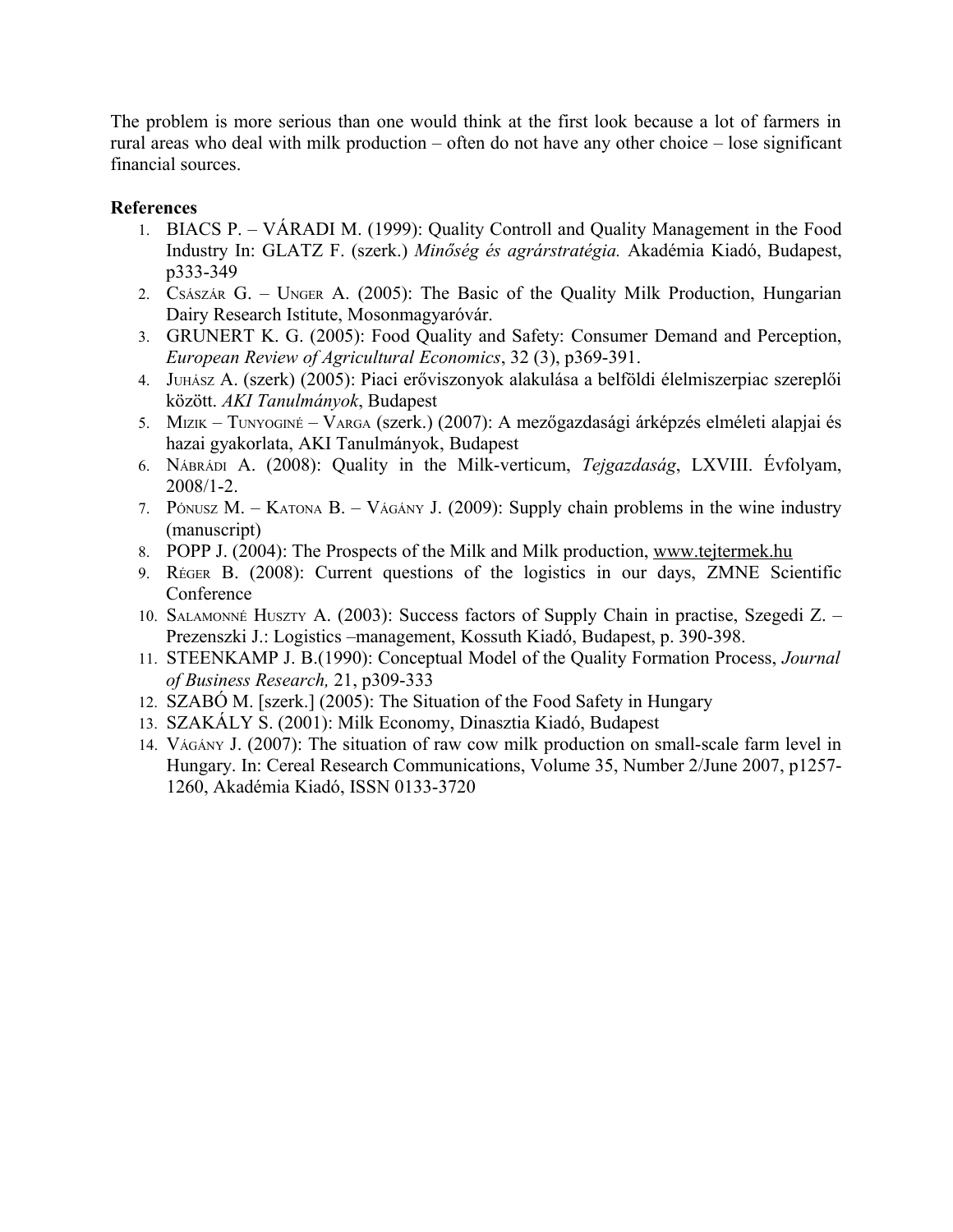| Annex1. Data of the processors in Hungary between 1998-2008 |  |  |  |  |
|-------------------------------------------------------------|--|--|--|--|
|-------------------------------------------------------------|--|--|--|--|

|            |         | Quantity [ton] |         |           |          |           |          |          |         |         |           |  |  |
|------------|---------|----------------|---------|-----------|----------|-----------|----------|----------|---------|---------|-----------|--|--|
|            | 1998    | 1999           | 2000    | 2001      | 2002     | 2003      | 2004     | 2005     | 2006    | 2007    | 2008      |  |  |
| Total      | 662 734 | 1 637 436      | 711 336 | 1 730 493 | 723 678  | 1 671 010 | 550 813  | 411 293  | 279 861 | 196 607 | 1 059 487 |  |  |
| Extra      | 268 491 | 291 985        | 415789  | 1478 045  | 469 281  | 1 517 654 | 517 513  | 384 820  | 254120  | 183947  | 1 046 851 |  |  |
| I. class   | 191 534 | 177 076        | 154 478 | 137 602   | 169 219  | 88 609    |          |          |         |         |           |  |  |
| II. class  | 97 196  | 85 372         | 81 4 14 | 68758     | 52 032   | 14 0 93   | $\Omega$ | $^{(1)}$ |         |         |           |  |  |
| III. class | 34 330  | 25 297         | 15416   | 15 577    | 11 697   | 3475      |          |          |         |         |           |  |  |
| Other      | 71 183  | 57 706         | 44 239  | 30 511    | 21 4 4 9 | 47 179    | 33 300   | 26 474   | 25 741  | 12 660  | 1 059 487 |  |  |

Source: Own research based on a survey by the Hungarian Dairy Association, 2009

|            |            | Share $[\%]$ |          |      |                  |               |      |       |                 |                          |       |  |  |
|------------|------------|--------------|----------|------|------------------|---------------|------|-------|-----------------|--------------------------|-------|--|--|
|            | 1998       | 1999         | 2000     | 2001 | 2002             | 2003          | 2004 | 2005  | 2006            | 2007                     | 2008  |  |  |
| Total      | 100        | 100          | 100      | 100  | 100 <sub>1</sub> | 100           | 100  | 100   | 100             | 100                      | 100   |  |  |
| Extra      | 76         | 79           | 83       | 85   | 85               | 91            | 98   | 98,12 | 98              | 98,94                    | 98,81 |  |  |
| I. class   | 12         | 11           | $\Omega$ | 8    | 10 <sub>1</sub>  |               |      |       |                 |                          |       |  |  |
| II. class  | $^{\circ}$ | 5            | 4,50     | 4    | 3                |               |      |       |                 |                          |       |  |  |
| III. class | ◠<br>∠     | 1,5          |          |      |                  |               |      |       | $\qquad \qquad$ | $\overline{\phantom{0}}$ |       |  |  |
| Other      |            | 3,5          | 2,50     | ◠    |                  | $\rightarrow$ |      | 1,88  | ◠<br>∠          | 1,06                     | 1,19  |  |  |

Source: Own research based on a survey by the Hungarian Milk Council, 2009

|            | Average price $[Ft/l]$ |       |       |       |       |       |       |               |                          |                          |       |
|------------|------------------------|-------|-------|-------|-------|-------|-------|---------------|--------------------------|--------------------------|-------|
|            | 1998                   | 1999  | 2000  | 2001  | 2002  | 2003  | 2004  | 2005          | 2006                     | 2007                     | 2008  |
| Extra      | 58,10                  | 62,91 | 65.52 | 73.65 | 78,17 | 75,83 | 62,39 | $63,06$ 62,49 |                          | 70,57                    | 80.91 |
| I. class   | 54,08                  | 57,15 | 59,28 | 65,44 | 68,52 | 66,05 |       |               | $\overline{\phantom{0}}$ | $\overline{\phantom{0}}$ |       |
| II. class  | 44,71                  | 46,55 | 47,82 | 52,53 | 54,71 | 55,25 |       |               | $\overline{\phantom{0}}$ | $\overline{\phantom{a}}$ |       |
| III. class | 42,47                  | 44,81 | 43,81 | 49.79 | 51.67 | 50,41 |       |               | $\overline{\phantom{0}}$ | -                        |       |
| Other      | 39,02                  | 40,14 | 41,75 | 44,95 | 48,1  | 46,02 | 48,31 |               | $48,12$   $47,97$        | 53,78                    | 61,91 |

Source: Own research based on a survey by the Hungarian Dairy Association, 2009

|                         |      | Average fat and protein content $[\%]$ |      |      |      |      |      |      |      |                |      |  |
|-------------------------|------|----------------------------------------|------|------|------|------|------|------|------|----------------|------|--|
|                         | 1998 | 1999                                   | 2000 | 2001 | 2002 | 2003 | 2004 | 2005 | 2006 | 2007           | 2008 |  |
| Average fat content     | 3,66 | 3,71                                   | 3,67 | 3.66 | 3.67 | 3,62 | 3,64 | 3,61 | 3,58 | 3.64           | 3,68 |  |
| Average protein content | 3,33 | 3,29                                   | 3.25 | 3.29 | 3.28 | 3.18 | 3.20 | 3,21 |      | 3.23<br>ن کے ل | 3,24 |  |

Source: Own research based on a survey by the Hungarian Dairy Association, 2009